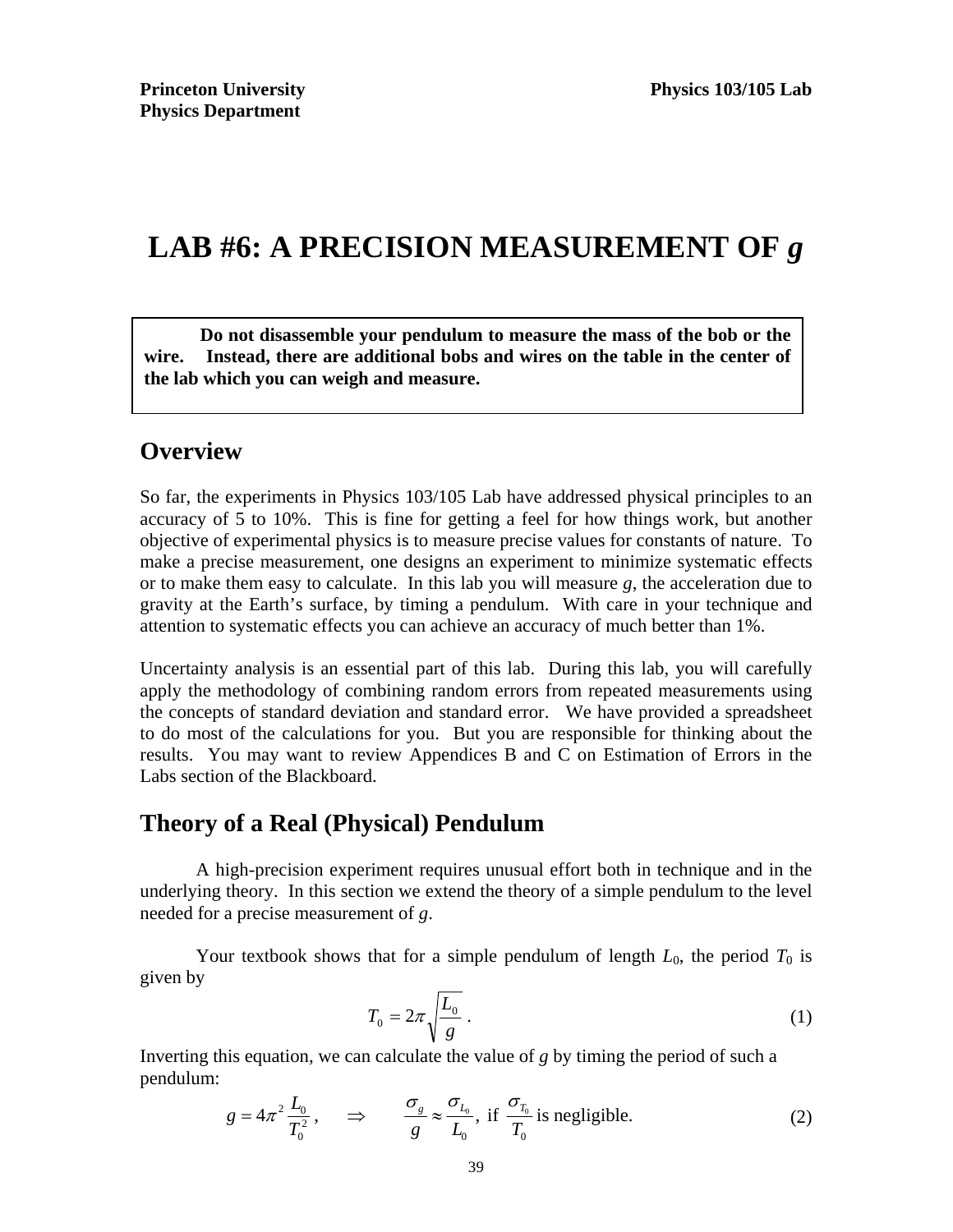However, at the level of accuracy we are aiming for  $(\sigma_g / g = 0.001)$ , we may not assume that our pendulum is a *simple* pendulum. There are two important effects that make the simple pendulum assumption break down. Our *physical* pendulum is 1) not a point mass suspended by a massless string, and 2) not a true harmonic oscillator (because the restoring term in the equation is not exactly proportional to the displacement). If we were to neglect either of these two effects, we would find that our measurement of *g* was systematically off.



Consider the consequences of the first effect. For a physical pendulum of total mass  $M_T$ , moment of inertia *I* about the pivot point, and distance  $D_{cm}$  between the pivot point and the center of mass, the torque equation about the pivot point is

$$
\tau = -D_{cm}M_T g \sin \theta \approx -D_{cm}M_T g \theta = I\alpha = I\frac{d^2\theta}{dt^2},
$$
\n(3)

so  $\theta \approx \theta_0 \cos \omega t$  where the angular frequency is given by  $\omega = \sqrt{\frac{D_{cm} M_T g}{I}}$ ,  $\omega = \sqrt{\frac{D_{cm}M_{T\delta}}{I}}$ , and the period  $T_0$  for small oscillations is given

by 
$$
T_0 = \frac{2\pi}{\omega} = 2\pi \sqrt{\frac{I}{M_T D_{cm} g}}
$$
, and hence  $g = \frac{4\pi^2}{T_0^2} \frac{I}{M_T D_{cm}}$ . (4)

You may approximate your pendulum as a cylindrical bob of mass *M*, height *h* and radius *r*, suspended on a long thin wire of mass *m.* Let the distance from the pivot to the top of the cylindrical bob be *L*. (See the sketch above.) The moment of inertia of a thin disc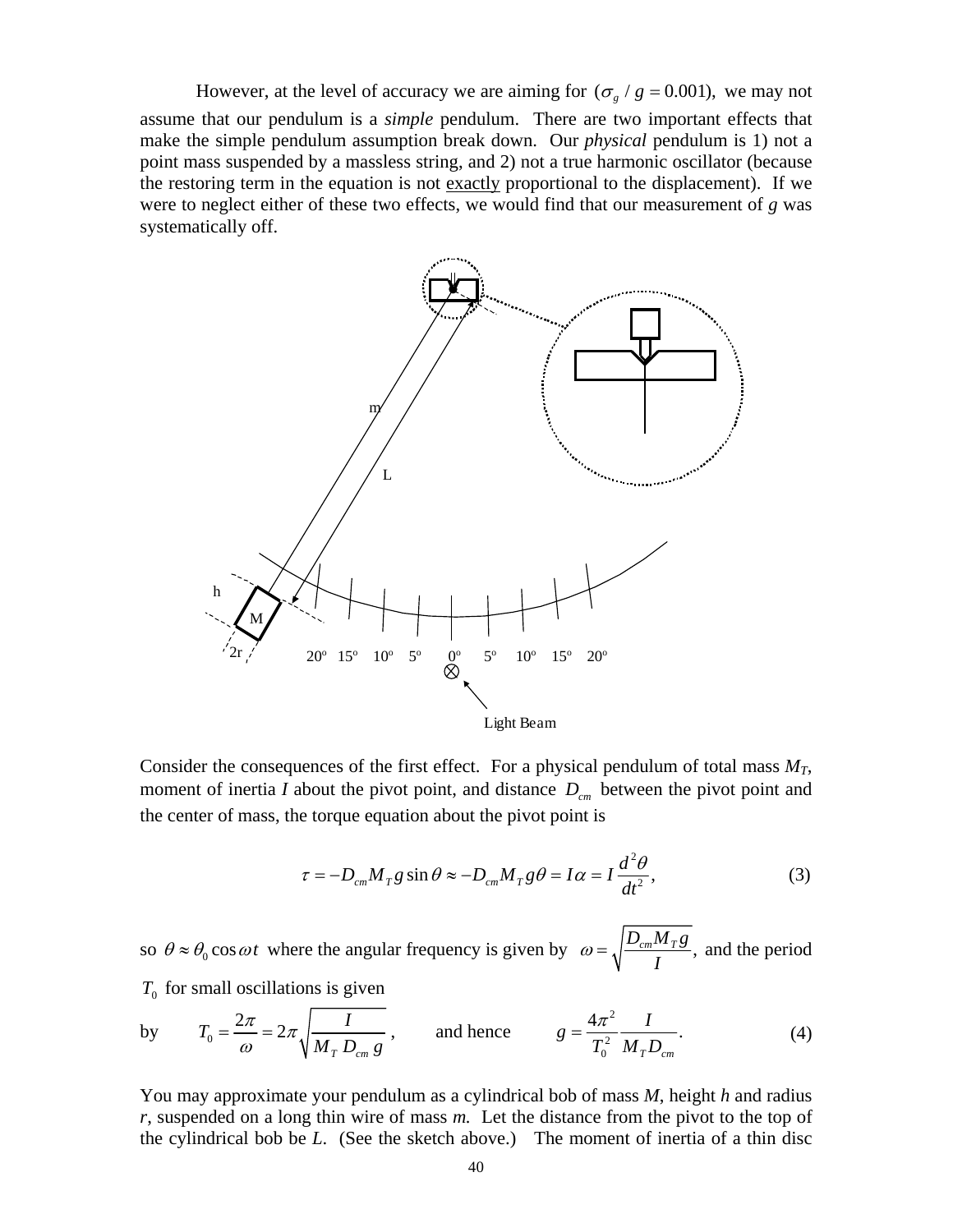about a diameter is  $dI = dm r^2 / 4$  (which follows from the momentum of inertia  $dm r<sup>2</sup>/2$  about its axis using the so-called perpendicular axis theorem). Then using the parallel axis theorem, the moment of inertia of the bob (= a stack of thin discs) about the pivot point is given by

$$
I_{\text{bob}} = \iint \left[ \frac{dm r^2}{4} + dm \left( L + h - x \right)^2 \right] = \int_0^h \frac{M}{h} \frac{dx}{h} \left[ \left( L + h - x \right)^2 + \frac{r^2}{4} \right] = M \left( L^2 + Lh + \frac{h^2}{3} + \frac{r^2}{4} \right).
$$

so that  $I = I_{\text{bob}} + I_{\text{string}} = M \left( L^2 + Lh + \frac{h^2}{3} + \frac{r^2}{4} \right) + \frac{m L^2}{3} = ML^2 \left( 1 + \frac{h}{L} + \frac{h^2}{3L^2} + \frac{m}{3M} \right)$ .  $I = I_{\text{both}} + I_{\text{string}} = M \left( L^2 + Lh + \frac{h^2}{2} + \frac{r^2}{r^2} \right) + \frac{m L^2}{2} = ML^2 \left( 1 + \frac{h}{2} + \frac{h^2}{2} + \frac{m}{2} \right)$ *LL M*  $=I_{\text{bob}}+I_{\text{string}}=M\left(L^{2}+Lh+\frac{h^{2}}{3}+\frac{r^{2}}{4}\right)+\frac{m L^{2}}{3}=ML^{2}\left(1+\frac{h}{L}+\frac{h^{2}}{3L^{2}}+\frac{m}{3M}\right).$  (5)

The distance  $D_{cm}$  from the pivot to the center of mass of the bob is given by

$$
M_{T}D_{cm} = M\left(L + \frac{h}{2}\right) + \frac{mL}{2} = ML\left(1 + \frac{h}{2L} + \frac{m}{2M}\right).
$$
 (6)

Substituting equations (5) and (6) into (4), we obtain

$$
g = \frac{4\pi^2 L}{T_0^2} \left( \frac{1 + \frac{h}{L} + \frac{h^2}{3L^2} + \frac{r^2}{4L^2} + \frac{m}{3M}}{1 + \frac{h}{2L} + \frac{m}{2M}} \right).
$$
(7)

Because the torque equation (3) is not exactly the form of the equation for a simple harmonic oscillator, the period T is depends on the maximum angle  $\theta_0$  of the motion of the pendulum. A more advanced analysis shows that

$$
T = T_0 \left( 1 + \frac{1}{4} \sin^2 \frac{\theta_0}{2} + \frac{9}{64} \sin^4 \frac{\theta_0}{2} + \dots \right),\tag{8}
$$

where  $T_0$  is period assuming the system to be a simple harmonic oscillation, as in eq. (6). Remember,  $T$  is the period that you measure, and  $T_0$  from equation (6) is the period that you would have measured for your physical pendulum if  $\theta_0$  were very small.

The following table gives you an idea of how big the difference between  $T$  and  $T_0$  can be, according to eq. (8).

|             | $T/T_0$ | $\theta^{}_0$ | $T/T_0$ |
|-------------|---------|---------------|---------|
| $0^{\circ}$ | 1.00000 | $10^{\circ}$  | 1.00191 |
| $5^\circ$   | 1.00048 | $11^{\circ}$  | 1.00231 |
| $6^{\circ}$ | 1.00069 | $12^{\circ}$  | 1.00275 |
| $7^\circ$   | 1.00093 | $13^{\circ}$  | 1.00323 |
| $8^{\circ}$ | 1.00122 | $14^{\circ}$  | 1.00374 |
| 9°          | 1.00154 | $15^{\circ}$  | 1.00430 |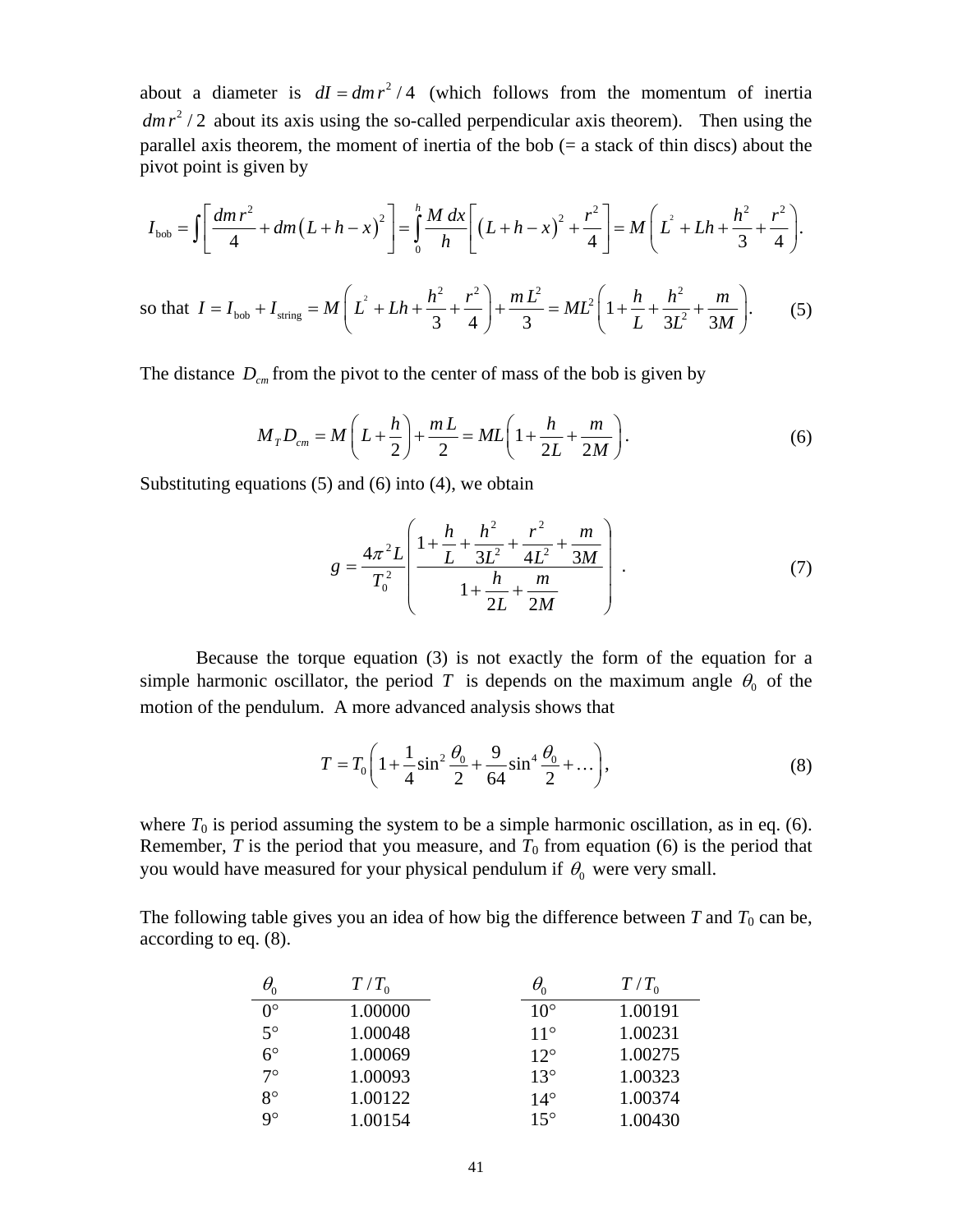### **LAB #6: THINGS TO DO**

### **I. Measuring the Period**

Measure the period of your pendulum using the light-activated electronic timer on your table. On period is a full cycle  $(= two half cycles)$ , such that the bob passes throught the photogate in the same direction at the beginning and end of a period.

Set the mode switch to  $P$  so that the pendulum turns the timer on and off with successive passes. To time multiple periods, hold down the telegraph key on your table to keep the timer from being switched on and off with every pass. Set the switch on the back of the timer to manual reset to keep the display from resetting to zero immediately after every measurement. The timer can measure 1, 10, 100, or 1000 second intervals. Use the 100 second interval.

Measure the period for  $\theta_0 = 10^{\circ}$ , timing the pendulum for a total of ten periods in a single measurement (rather than making 10 measurements of a single period), and dividing that result by 10. Estimate the random error by repeating the measurement about five times. Feel free to use Excel to help you with averaging or other calculations. After using your computer to calculate *g* in part III below, go back and repeat the measurement for  $\theta_0 = 5^\circ$  and 15°.

#### **Tips on Technique:**

- Be certain to time 10 complete periods  $(=$  an even number of half periods); otherwise the placement of the light beam affects the measurement. If your value of *g* is off by more that 2%, you likely did not measure 10 complete measurements.
- Center the light beam to make the durations of half cycles the same on both sides. There would be a small systematic shift in the measurement of the period due to the damping of the amplitude, if the light beam is not centered.
- Do not use amplitudes below 5°. Even if the light beam is centered, the finite size of the light beam causes a systematic error that is significant for small amplitudes.
- Check that when you release the bob it swings to a maximum angle close to the desired release angle. If your release is "hesitant", you may need to release the bob at a slightly larger angle than what you desire to achieve during the motion.

#### **II. Other Measurements**

Measure the lengths and masses needed to calculate *g* from equation (7). Measure the effective length of the pendulum wire from the pivot point to the top of the bob (which length is slightly longer than that of the physical wire itself) using a metal 2-meter ruler. (Wooden ones warp and shrink.) Measure *L* from the bottom of the V notch at the pivot point to the top of the mass. Do not rest the ruler on top of the mass as its weight may elongate the wire. Keep the ruler vertical to be than  $1/2^{\circ}$  during the measurement.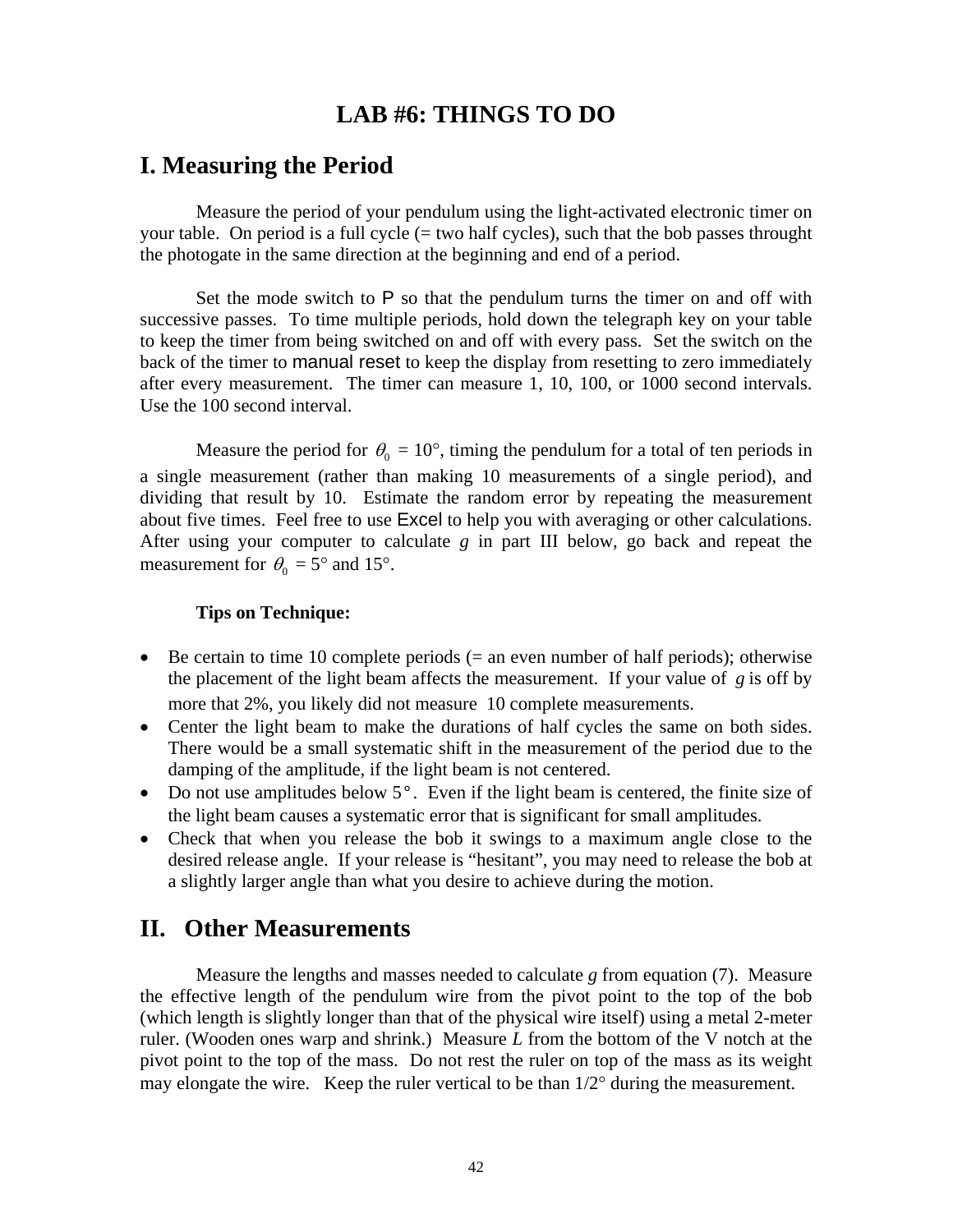**Do not disassemble your pendulum to measure the mass of the bob or the wire. Instead, there are additional bobs and wires on the table in the center of the lab which you can weigh and measure.** 

### **III. Using the Computers to Do the Tedious Calculations**

Calculating *g* and doing error propagation with something as messy as equation (7) is, to put it nicely, the perfect job for a computer. We have programmed an Excel worksheet to help you with your calculations. An image of the worksheet is appended at the end of this write-up, and a .xls file is posted on Blackboard, so you can check it out before you get to Lab.

In the Physics 103 folder, double-click on Precision Measurement of g (Rev C).xls to open the worksheet. Since you will be adding your own data to it, you may want to click on File  $\rightarrow$  Save As to allow you to rename and save a copy of the worksheet in the student data folder for your lab period. Then, any time you save the file, it will be saved there under its new name.

Many of the cells in the original worksheet have been "write protected" to keep you from accidentally changing or deleting the parts that do your calculations for you. You can type your values into the yellow, boxed regions, and you can also do any additional calculations to the side or below the ready-made part, which is contained in columns A-Q and rows 1-66.

Let's start by understanding the spreadsheet's logic:

In section (a) of the worksheet, you will want to put something recognizable for a group name and date so that you and others will be able to recognize it later, for instance as printouts become scattered around the lab.

In section (b) of the worksheet, you can enter your raw data for all measured quantities (*L*, *M*, *h*, *r*, *m*, *T*, and  $\theta_0$ ), along with their absolute uncertainties. The worksheet automatically computes the relative (percentage) uncertainty for you.

In section (c), the worksheet shows you the Amplitude Correction Factor  $T/T_0$ that comes from your pendulum not being a true harmonic oscillator. It also calculates the "corrected period"  $T_0$  of your pendulum in the limit of very small oscillations.

In section (d), the worksheet calculates the individual geometric correction factors related to your pendulum being a "physical pendulum" rather than an idealized point mass. Each one of the terms A, B, C, D, E, and F corresponds to one of the terms in equation (7). The worksheet also calculates an overall "mass and dimension" correction factor, and combines this with the length  $L$  and the corrected period  $T_0$  to give you the best value of *g* from your measurements according to equation (7).

In section (e), the worksheet calculates the absolute and relative uncertainty in *g* from the uncertainties in each of the original measurements, and combines them in quadrature (*i.e*., by taking the square root of the sum of the squares) to give the final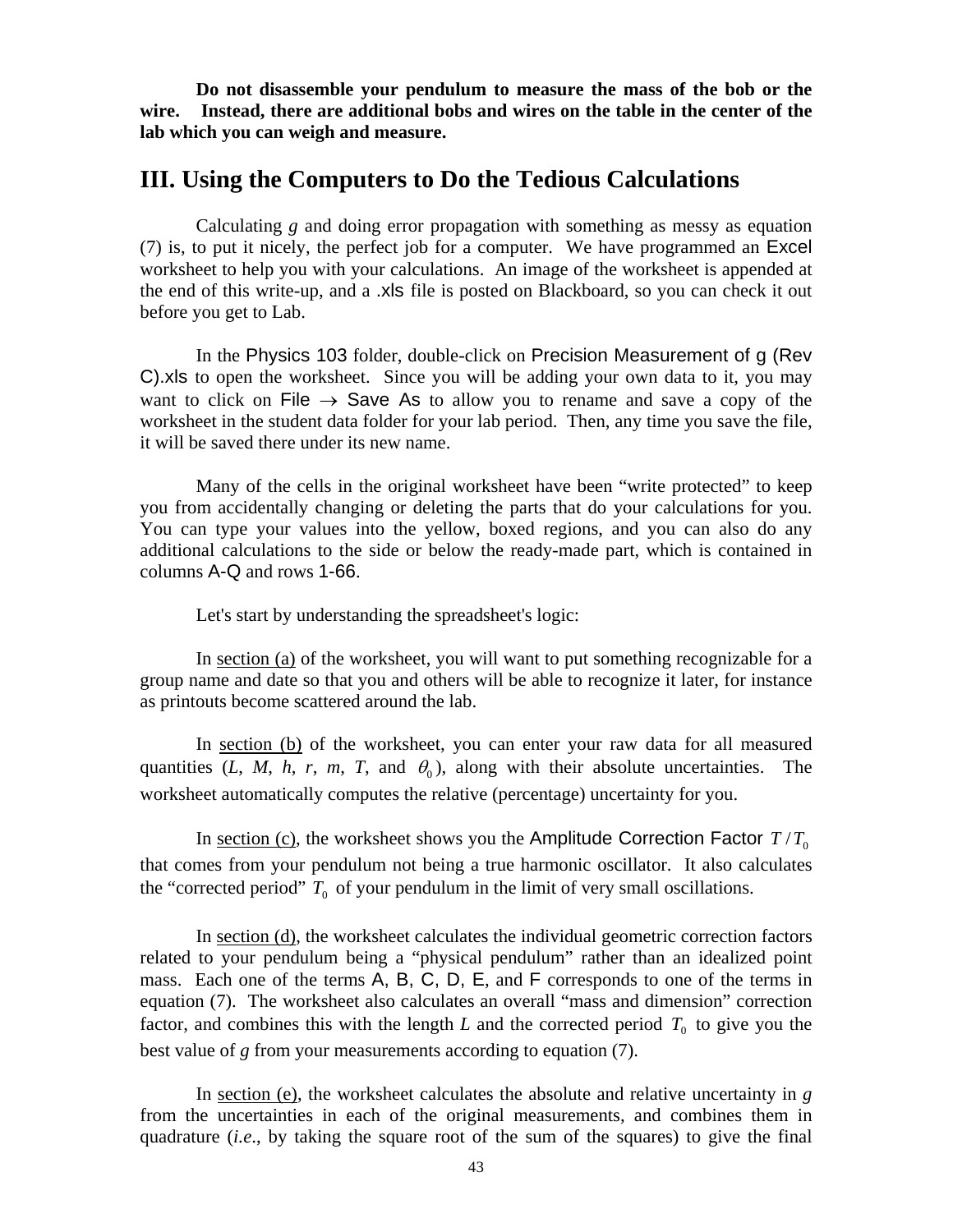uncertainty in *g* from your experiment (as implied by your original uncertainty estimates).

Start by entering your basic measurements into section (b) of the worksheet. If you do not get a reasonable value for  $g$  (between 9.77 and 9.83 m/s<sup>2</sup>), check for mistakes in your data entry. *Did you actually measure 10 full periods, and not 9 ½ or 10 ½? Did you actually measure the effective length of the pendulum, or only the physical length of the wire? Was the pivot wedge seated in the V-notch so that the pendulum swung freely and reliably?*

Next, think about the numbers reported by the spreadsheet. Do the geometric (mass and dimension) correction factors behave as they should? Does the corrected period give reasonable answers? (When the computer is doing all of the heavy lifting for you, it's easy for the lab to turn into a "plug and chug" activity, with your brains totally tuned out. Don't let that happen!)

Next, add your uncertainties to the worksheet. Do they propagate through as they should? Which ones are the biggest sources of error?

Once you have put your numbers in for one set of measurements at  $\theta_0 = 10^{\circ}$  and are satisfied with your results, repeat the experiment with  $\theta_0 = 5^\circ$  and with  $\theta_0 = 15^\circ$ . Your calculated value for  $T_0$  should not vary with  $\theta_0$ ; if it does, you have a systematic error somewhere, which you should try to locate.

### **IV. Points to Ponder**

These are things you should make a particular point of pondering in your notebook. The AI's will be looking for these when they check the notebooks.

1. About how big does your  $\theta_0$  have to be for the period *T* of your pendulum to differ from the small amplitude period  $T_0$  by 0.1%? By 1%?

2. Which leads to the largest "correction" in your calculation: the fact that your pendulum is not a true harmonic oscillator, or the fact that it is not a simple (point mass) pendulum?

3. In section (b) of the spreadsheet, you estimated errors for all of your measured quantities, and the spreadsheet calculated percentage errors for you. Rank these from most accurate to least accurate.

4. Each of the uncertainties in your measured quantities contributes some uncertainty to the calculation of *g*, as is shown in section (e) of the spreadsheet. Rank these from the largest contribution to the total uncertainty in *g* to the smallest contribution. Are these the same as your rankings as for question 3? Why or why not?

5. Suppose you could spend five hours and \$100 in the lab cutting any one of your measured uncertainties in half. (That is, with 5 hours of your time and \$100 you could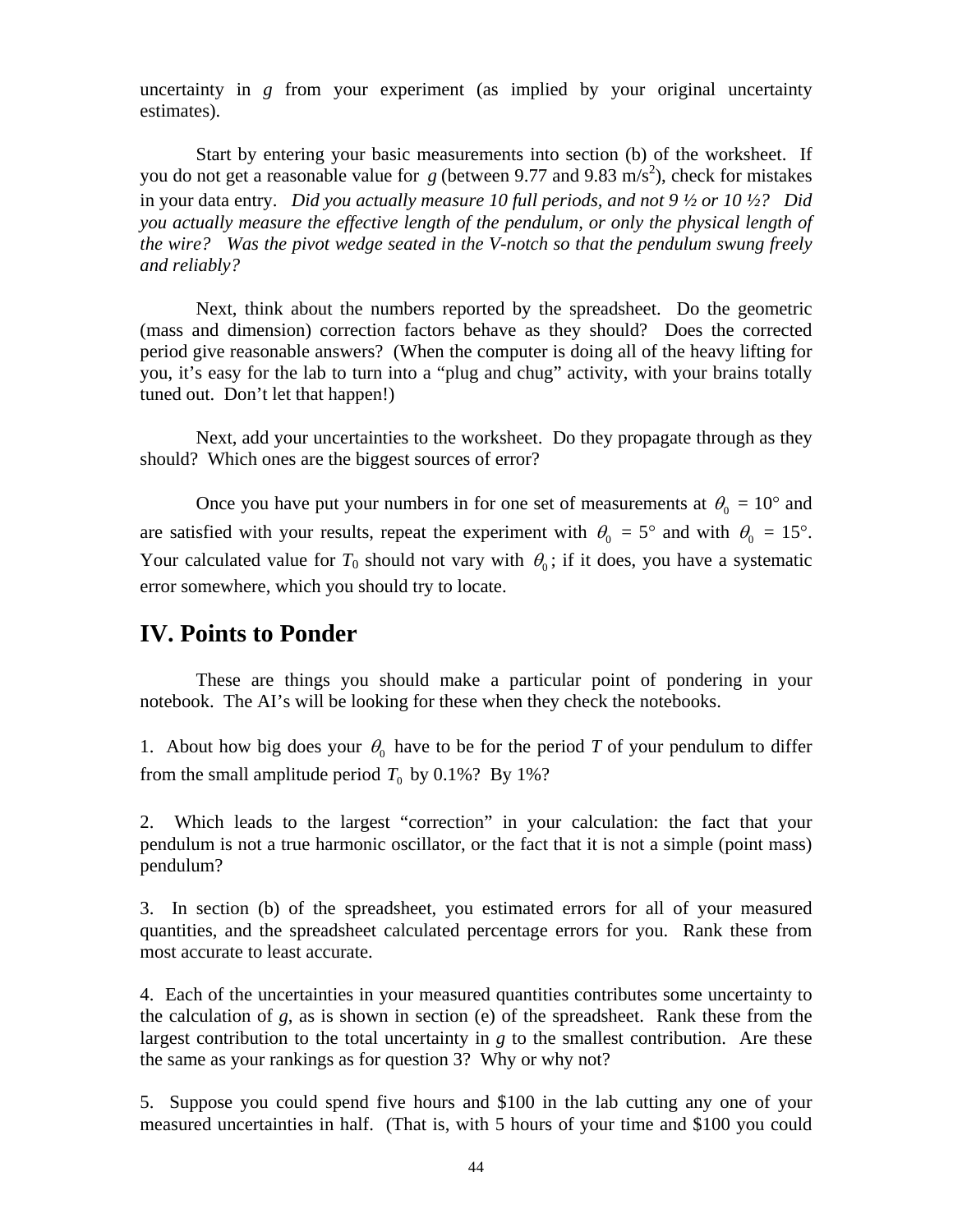decrease the uncertainty in *L*, *M*, *h*, *r*, *m*, *T*, or  $\theta_m$  by a factor of two.) Which one would give you the "biggest bang for your buck" in terms of reducing your overall uncertainty in  $g$ ?

6. The premise of question 5 is kind of bogus, in that you probably can't guarantee that one afternoon and \$100 would cut the uncertainty in any one of your variables by a factor of 2. In reality, some of those uncertainties would be easy to improve, some wouldn't be. So where would you spend your time? What would be the next thing you would do to make a significant improvement in some part of your measurement to reduce your overall uncertainty in g? (There's no one right answer here; this is your chance to think and be creative.)

### **V. The "Right" Answer**

This section violates a fundamental law of Physics 103/105 Lab, namely: there is no "right" answer. But it turns out that what was at the time the world's best measurement of *g* was made in Palmer Hall (now Frist Campus Center) in 1963, when the Physics Department was still housed there. Jim Faller, working in room 130, got

 $g = 980.1604 \pm 0.0007$  cm/sec<sup>2</sup> (J. E. Faller, Ph. D. Thesis, Princeton, 1963).

In 1998, Physics 103/105 labs moved from Palmer Hall to McDonnell Hall. *How much do you think Jim Faller's measurement would have changed had he made it on the second floor of McDonnell Hall? Could his experiment tell the difference? Can yours?*

We only have a "right" answer because Faller worked for 3 years and used a very fancy technique. Incidentally, he built a "suitcase" version of his apparatus, which he carried around comparing values of  $g$  in standards labs all over the world — London, Paris, Geneva. Anyway, what is the *discrepancy* between your value of *g* and Faller's? *Do they agree within the errors?*

# **VI. Report your Values to Your AI**

When you are satisfied with your results and understand the uncertainty that the spreadsheet has calculated for you, report your results to your AI, who will tabulate the results for each group, and will give each of you two graphs showing your results plotted along with those of your classmates. At the end of the week, we will collect the values for all of the lab sections and post them in the hallway, and possibly on the course web site.

How do your results compare to those of your classmates? Do your results agree to within your uncertainty? If not, then why? These kinds of "friendly" discussions are what good science is all about.